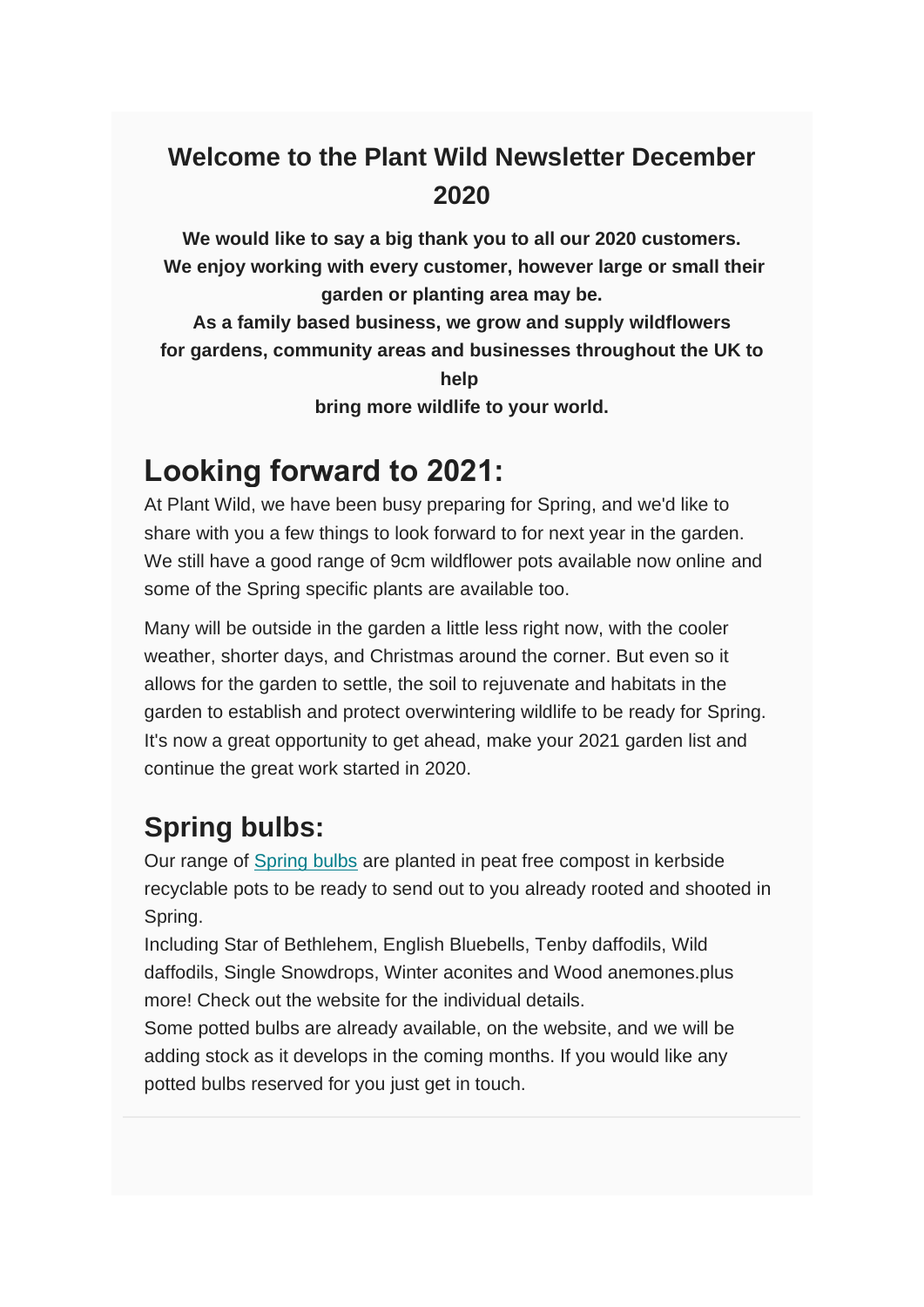

### **Plug plants:**

The best time to plant large numbers of plug plants is March – September, although they can be planted all year round in small quantities providing the ground is not frozen or waterlogged. So, looking towards the Spring plug plants, we have been busy propagating new stock. Our seeds are sown in peat free compost ready to transplant into their plug trays and once rooted they are hardened off outside. At Plant Wild we grow slow, so no heat is used in the polytunnels.

To see more information regarding our plug plants visit our [Planting tips and](https://www.plantwild.co.uk/planting-tips/)  [advice page](https://www.plantwild.co.uk/planting-tips/)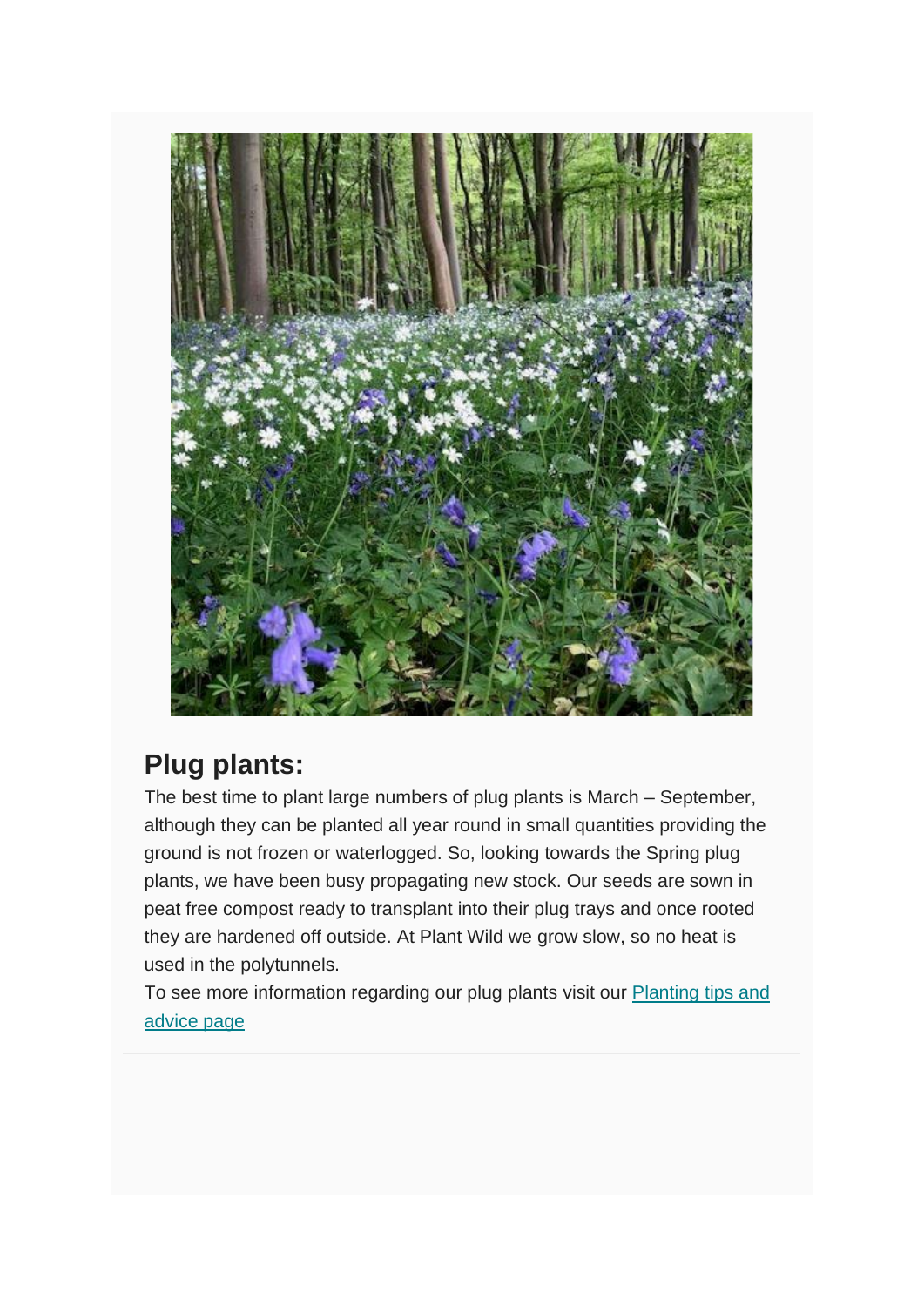

*The Tortoise edible collection for the foraging Tortoise.*

#### **New plug plant collections:**

Our [plug plant collections](https://www.plantwild.co.uk/product-category/plug-plant-wildflower-collection/) contain a selection of Plug plants for different areas/uses. We are excited to have added the following new collections this year:

The Small garden selection  $-27$  plug plants of 9 wildflowers suitable for a small garden or containers.

The Tortoise edible collection – 27 plug plants of 9 wildflowers suitable and safe for your Tortoise to forage.